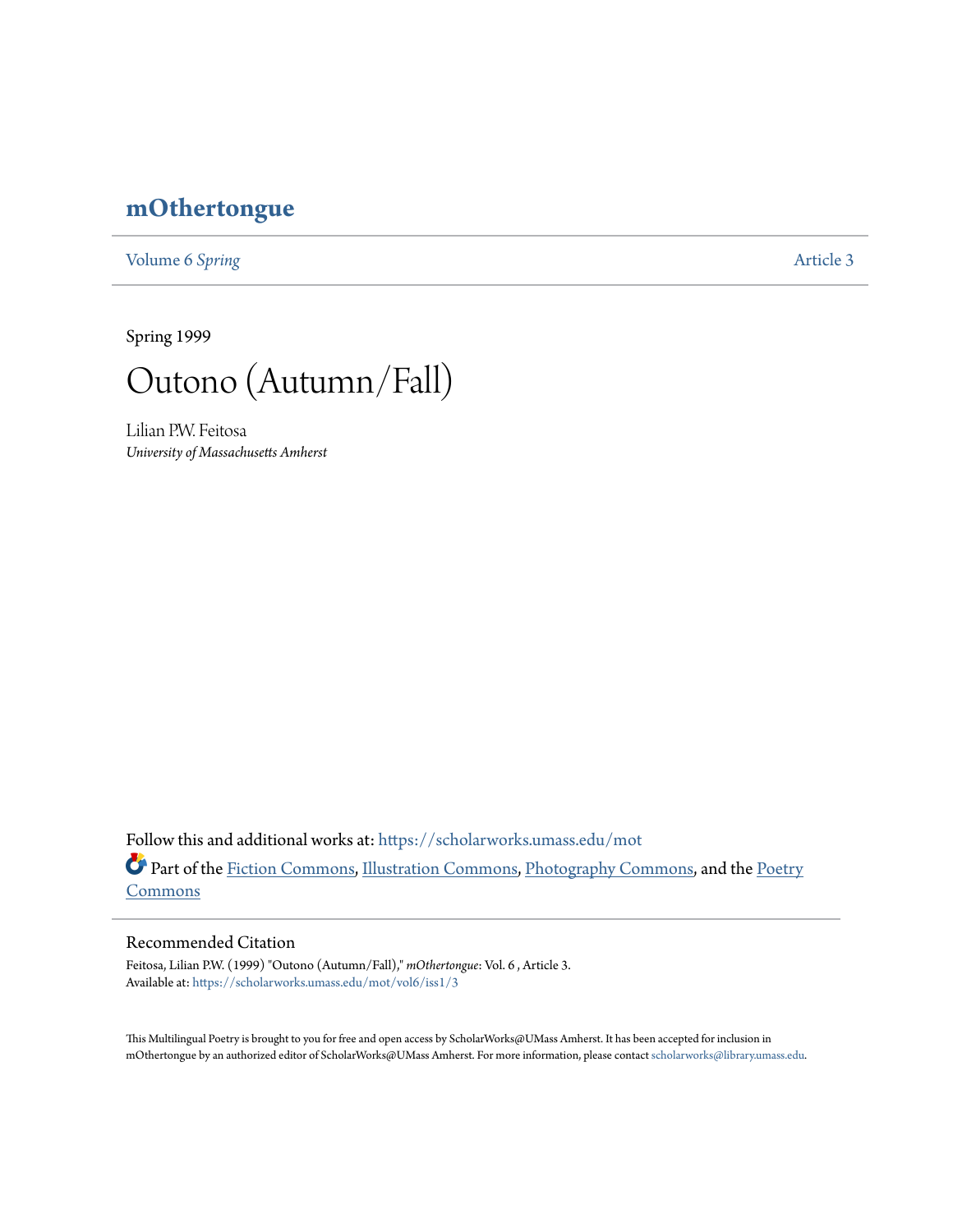Outono Lilian P.W. Feitosa

outro tom no ar ouro todo o sol motou o tom do ar? ou o outono só? outro tonto nó ouve tudo noutro tom tom sem dó: o torn do sol de outono